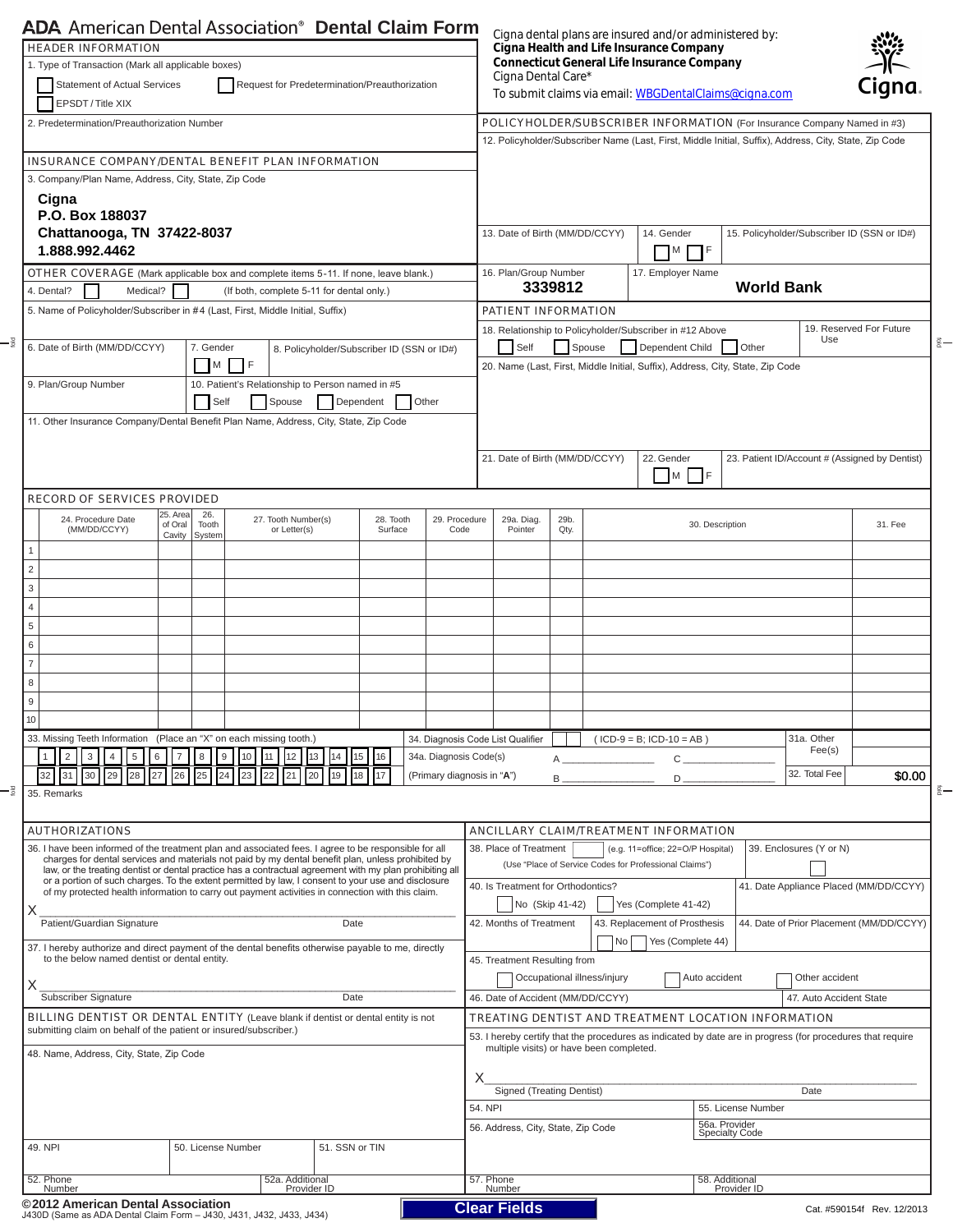# **ADA** American Dental Association<sup>®</sup>

America's leading advocate for oral health

The following information highlights certain form completion instructions. Comprehensive ADA Dental Claim Form completion instructions are printed in the CDT manual. Any updates to these instructions will be posted on the ADA's web site (ADA.org).

# **GENERAL INSTRUCTIONS**

- A. The form is designed so that the name and address (Item 3) of the third-party payer receiving the claim (insurance company/dental benefit plan) is visible in a standard #9 window envelope (window to the left). Please fold the form using the 'tick-marks' printed in the margin.
- B. Complete all items unless noted otherwise on the form or in the CDT manual's instructions.
- C. Enter the full name of an individual or a full business name, address and zip code when a name and address field is required.
- D. All dates must include the four-digit year.
- E. If the number of procedures reported exceeds the number of lines available on one claim form, list the remaining procedures on a separate, fully completed claim form.

# **COORDINATION OF BENEFITS (COB)**

When a claim is being submitted to the secondary payer, complete the entire form and attach the primary payer's Explanation of Benefits (EOB) showing the amount paid by the primary payer. You may also note the primary carrier paid amount in the "Remarks" field (Item 35). There are additional detailed completion instructions in the CDT manual.

#### **DIAGNOSIS CODING**

The form supports reporting up to four diagnosis codes per dental procedure. This information is required when the diagnosis may affect claim adjudication when specific dental procedures may minimize the risks associated with the connection between the patient's oral and systemic health conditions. Diagnosis codes are linked to procedures using the following fields:

Item 29a – Diagnosis Code Pointer ("A" through "D" as applicable from Item 34a)

Item 34 - Diagnosis Code List Qualifier (B for ICD-9-CM; AB for ICD-10-CM)

Item 34a – Diagnosis Code(s) / A, B, C, D (up to four, with the primary adjacent to the letter "A")

### **PLACE OF TREATMENT**

Enter the 2-digit Place of Service Code for Professional Claims, a HIPAA standard maintained by the Centers for Medicare and Medicaid Services. Frequently used codes are:

11 = Office; 12 = Home; 21 = Inpatient Hospital; 22 = Outpatient Hospital; 31 = Skilled Nursing Facility; 32 = Nursing Facility

The full list is available online at "www.cms.gov/PhysicianFeeSched/Downloads/Website\_POS\_database.pdf"

### **PROVIDER SPECIALTY**

This code is entered in Item 56a and indicates the type of dental professional who delivered the treatment. The general code listed as "Dentist" may be used instead of any of the other codes.

| <b>Category / Description Code</b>                                                                                                                                                                                          | Code       |  |  |
|-----------------------------------------------------------------------------------------------------------------------------------------------------------------------------------------------------------------------------|------------|--|--|
| <b>Dentist</b><br>A dentist is a person qualified by a doctorate in dental surgery (D.D.S.)<br>or dental medicine (D.M.D.) licensed by the state to practice dentistry,<br>and practicing within the scope of that license. | 122300000X |  |  |
| <b>General Practice</b>                                                                                                                                                                                                     | 1223G0001X |  |  |
| <b>Dental Specialty (see following list)</b>                                                                                                                                                                                | Various    |  |  |
| Dental Public Health                                                                                                                                                                                                        | 1223D0001X |  |  |
| Endodontics                                                                                                                                                                                                                 | 1223E0200X |  |  |
| Orthodontics                                                                                                                                                                                                                | 1223X0400X |  |  |
| <b>Pediatric Dentistry</b>                                                                                                                                                                                                  | 1223P0221X |  |  |
| Periodontics                                                                                                                                                                                                                | 1223P0300X |  |  |
| Prosthodontics                                                                                                                                                                                                              | 1223P0700X |  |  |
| Oral & Maxillofacial Pathology                                                                                                                                                                                              | 1223P0106X |  |  |
| Oral & Maxillofacial Radiology                                                                                                                                                                                              | 1223D0008X |  |  |
| Oral & Maxillofacial Surgery                                                                                                                                                                                                | 1223S0112X |  |  |

Provider taxonomy codes listed above are a subset of the full code set that is posted at "www.wpc-edi.com/codes/taxonomy"